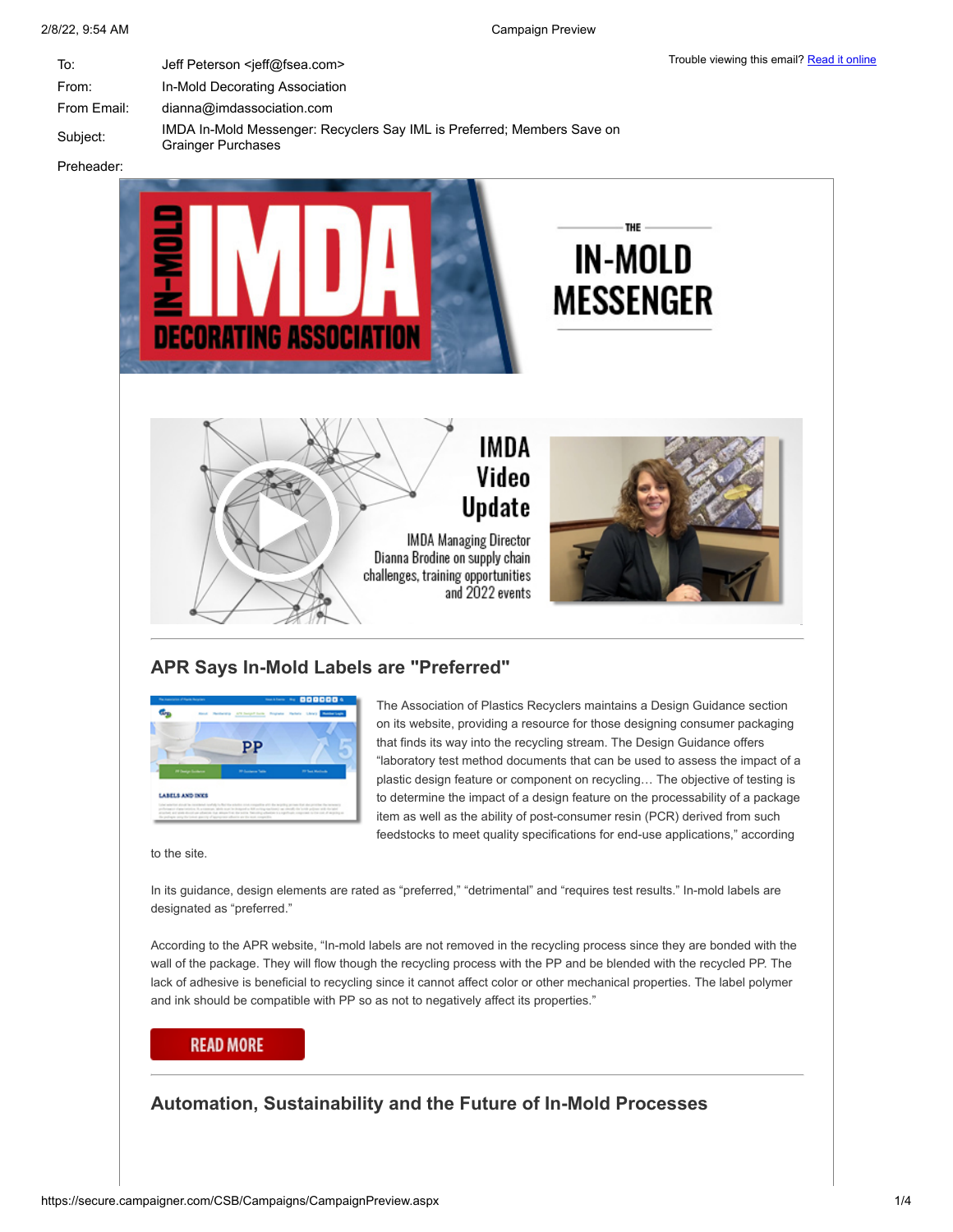2/8/22, 9:54 AM Campaign Preview



[A recent article in Plastics Decorating magazine](https://plasticsdecorating.com/articles/2021/automation-sustainability-and-the-future-of-in-mold-processes/) focused on where automation fits in for in-mold processes, the manufacturing setups for which it is best suited and advice for successful integration. It also provided perspectives on where in-mold decorating and in-mold labeling fit with sustainability initiatives, intel on emerging trends and observations about forward-thinking developments in the industry.

# **IMDA Members Have Saved More than \$56,000**



IMDA members with locations in the US saved more than \$56,000 with the Grainger Discount Program in the first 10 months of 2021. Members simply need to log into the Grainger website using their Grainger member number to see reduced pricing on

commonly ordered items. In addition, IMDA members receive significant shipping discounts on their Grainger purchases. If you do not know your Grainger number, contact the IMDA offices at (785) 215-8635 or [dianna@imdassociation.com.](mailto:dianna@imdassociation.com)

# **Learn More About the Employee Retention Credit (ERC)**

# **WIPFLI**

Expansions and revisions to the Employee Retention Credit (ERC) over the last 12 months have resulted in additional opportunities to claim the employee retention credit. If businesses have 500 full-time employees or fewer and have experienced a quarterly revenue decline of 20% or greater in 2020 or 2021, both as compared to the same

quarter in 2019, the business may qualify for substantial ERC benefits.

IMDA Member Benefits Partner Wipfli, a tax and advisory firm, has recorded a 20-minute webinar with details on recent revisions. Sign up now to receive access to this free webinar.

## **REGISTER NOW**

## **IMDA Welcomes New Members**

The IMDA has welcomed five new members to the association. A full list of IMDA members can be found, categorized by specialty, at <https://imdassociation.com/directory/>.

Dow, Inc. is a materials science leader committed to delivering innovative and sustainable solutions for customers in packaging, infrastructure and consumer care. Dow operates 106 manufacturing sites in 31 countries and employs approximately 35,700 people.

Winpak Portion Packaging, Inc., Sauk Village, Illinois, is part of a global group with 12 manufacturing facilities in North America. It manufactures and distributes packaging materials and machines, primarily used for the protection of perishable foods, beverages, pharmaceuticals, medical and personal care.

Spectratek Technologies, Inc., located in Santa Fe Springs, California, is the largest manufacturer of holographic diffraction patterns, engraved patterns and embossed micro-structure designs. Its film and glitter products are utilized to enhance folding cartons, in-mold labels, and flexible packaging.

HG Image (Wuhan Huagong Image Technology & Development Co., Ltd) has been a leading hologram manufacturer since 1990. It is the key subsidiary of the public company HG Tech. With advanced holographic techniques and comprehensive security techniques, HG Image has been in China's security hologram industry for 20 years.

IML Labels, with headquarters in Canada and a US facility in the Chicago area, is a large label printing company founded in 2006 to serve the fast-growing IML market. The company now employs about 50 people and, with the strong growth of recent years, has invested in another plant located in Chicago.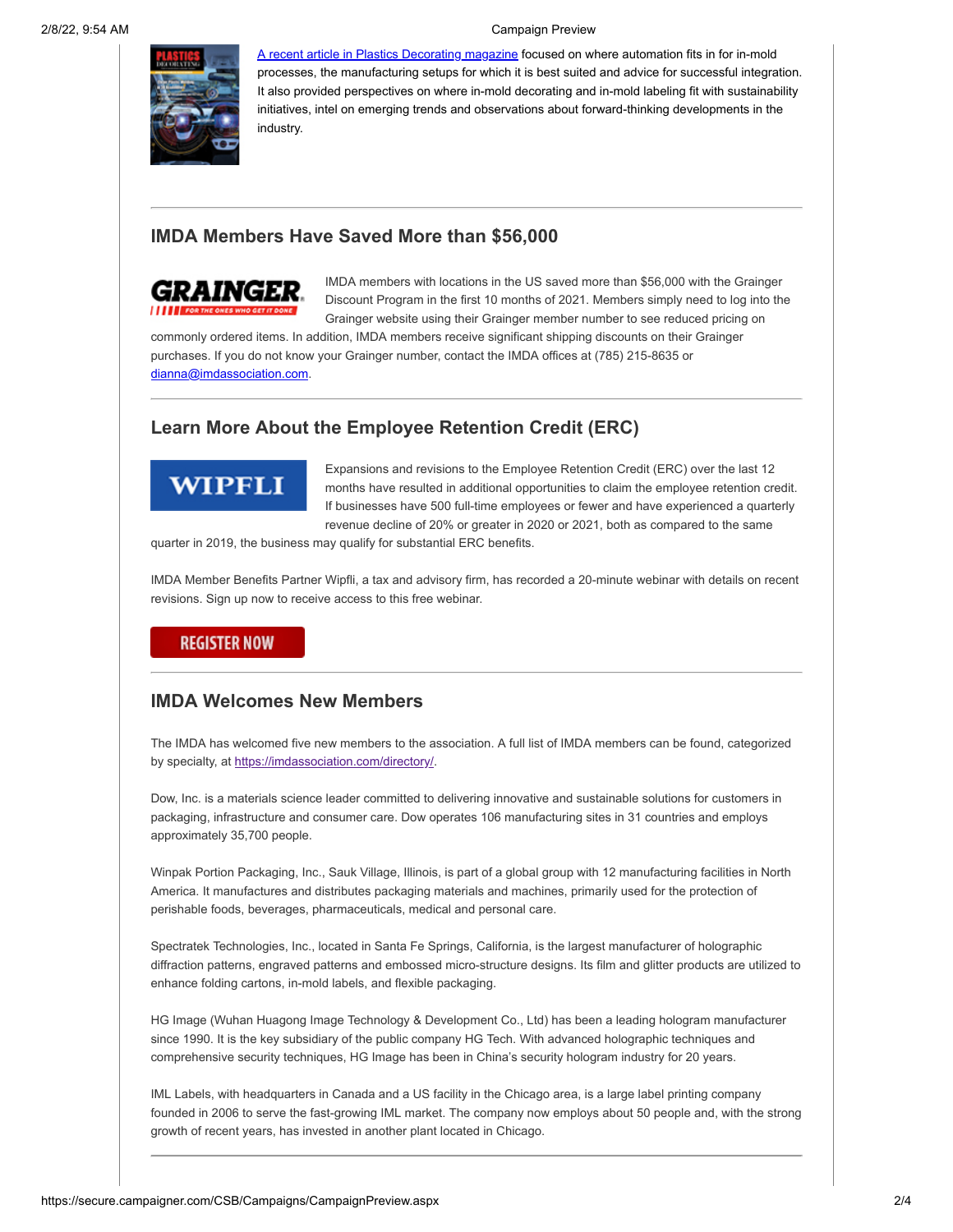2/8/22, 9:54 AM Campaign Preview

**IMDA greatly appreciates the support of its Platinum Sponsors:**





## **2022 IMDA Symposium Has Been Scheduled**



Make plans now to attend the 2022 IMDA Symposium, scheduled for September 27-29 in the Ypsilanti, Michigan, area.

In addition to technical programs, a supplier trade fair and the IMDA Awards reception, this year's event will feature a Member Facility Tour, which will be announced soon.

### **In-Mold in the News**

[Test Project in Denmark Adds Digital Watermarks for Recycling Direction](https://imdassociation.com/test-project-in-denmark-adds-digital-watermarks-for-recycling-direction/)

[Xeikon Appoints Southeast Regional Sales Manager](https://imdassociation.com/xeikon-appoints-southeast-region-sales-manager/)

[CCL Announces Intent to Acquire Mexico Electronics Supplier](https://imdassociation.com/ccl-industries-announces-intent-to-acquire-mexico-electronics-supplier/)

[Cosmetics Specialties International is Acquired by Airlite Plastics](https://imdassociation.com/cosmetic-specialties-international-is-acquired-by-airlite-plastics/)

*IMDA is an organization of molders, printers, material suppliers, equipment suppliers and others committed to the development and growth of in-mold decorating products, technologies and markets.*

In-Mold Decorating Association | 2150 SW Westport Dr., Suite 101 | Topeka, KS 66614 For more information, contact [Dianna Brodine](mailto:dianna@imdassociation.com) or call 785.215.8635.